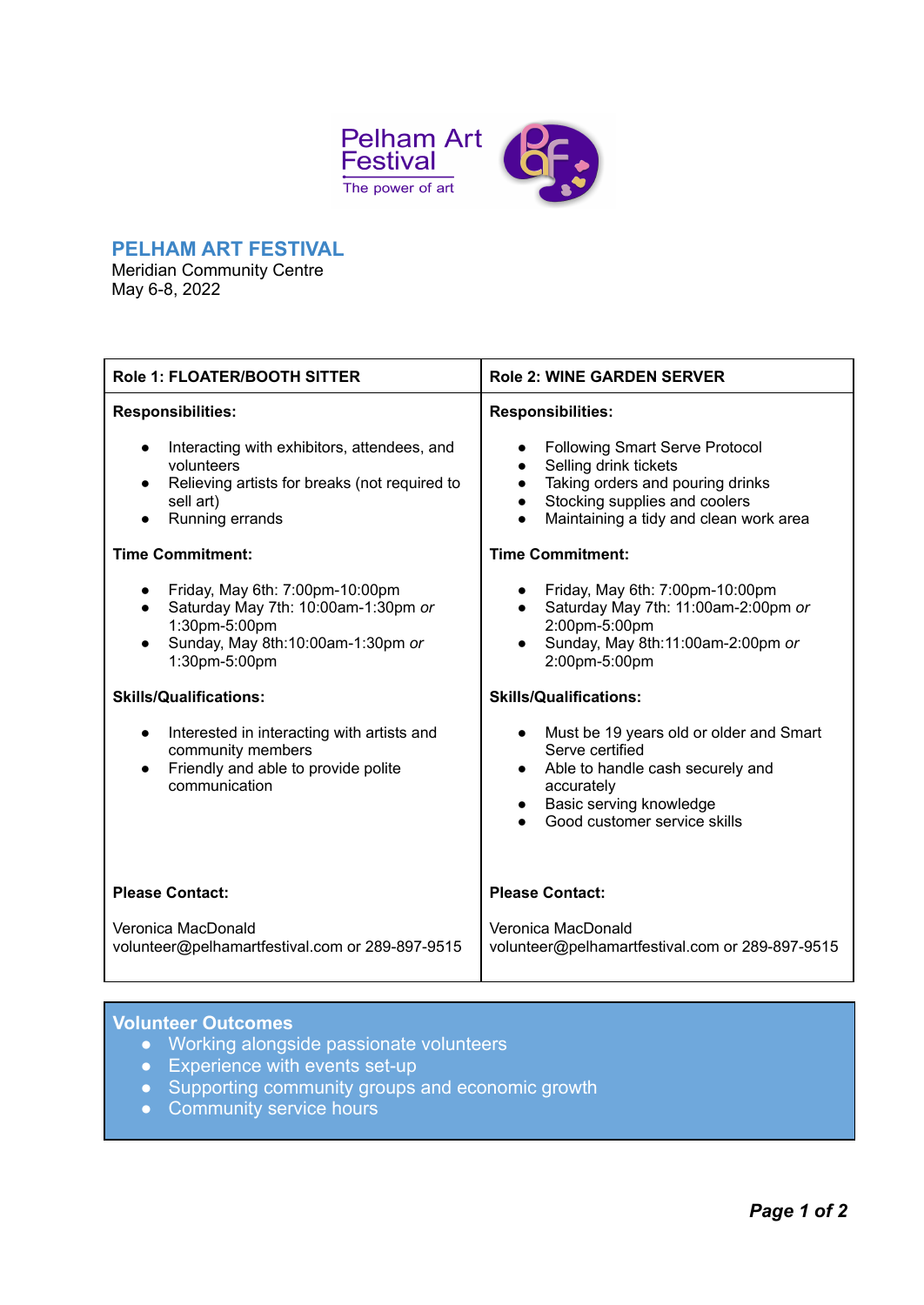

#### **PELHAM ART FESTIVAL**

Meridian Community Centre May 6-8, 2022

Ï

| <b>Role 3: WRAPPING STATION ATTENDANT</b>                                                                                                                  | <b>Role 2: TICKET SALES/WELCOME TABLE</b>                                                                                                                                    |
|------------------------------------------------------------------------------------------------------------------------------------------------------------|------------------------------------------------------------------------------------------------------------------------------------------------------------------------------|
| <b>Responsibilities:</b>                                                                                                                                   | <b>Responsibilities:</b>                                                                                                                                                     |
| Wrapping and securing patron purchases<br>Organizing materials and station for wrapping<br>Collecting invoices                                             | Sell festival tickets to patrons<br>Greet and welcome guests<br>$\bullet$<br>Provide festival information                                                                    |
| <b>Time Commitment:</b>                                                                                                                                    | <b>Time Commitment:</b>                                                                                                                                                      |
| Friday, May 6th: 7:00pm-10:00pm<br>Saturday May 7th: 10:00am-1:30pm or<br>$\bullet$<br>1:30pm-5:00pm<br>Sunday, May 8th:10:00am-1:30pm or<br>1:30pm-5:00pm | Friday, May 6th: 7:00pm-10:00pm<br>Saturday May 7th: 10:00am-1:30pm or<br>$\bullet$<br>1:30pm-5:00pm<br>Sunday, May 8th:10:00am-1:30pm or<br>1:30pm-5:00pm                   |
| <b>Skills/Qualifications:</b>                                                                                                                              | <b>Skills/Qualifications:</b>                                                                                                                                                |
| Interested in interacting with artists and<br>$\bullet$<br>community members<br>Friendly and courteous with good customer<br>$\bullet$<br>service skills   | Interested in interacting with artists and<br>$\bullet$<br>community members<br>Good math skills<br>$\bullet$<br>Friendly and courteous with good customer<br>service skills |
| <b>Please Contact:</b>                                                                                                                                     | <b>Please Contact:</b>                                                                                                                                                       |
| Veronica MacDonald<br>volunteer@pelhamartfestival.com or 289-897-9515                                                                                      | Veronica MacDonald<br>volunteer@pelhamartfestival.com or 289-897-9515                                                                                                        |

Thank you for your commitment to the Pelham Art Festival!